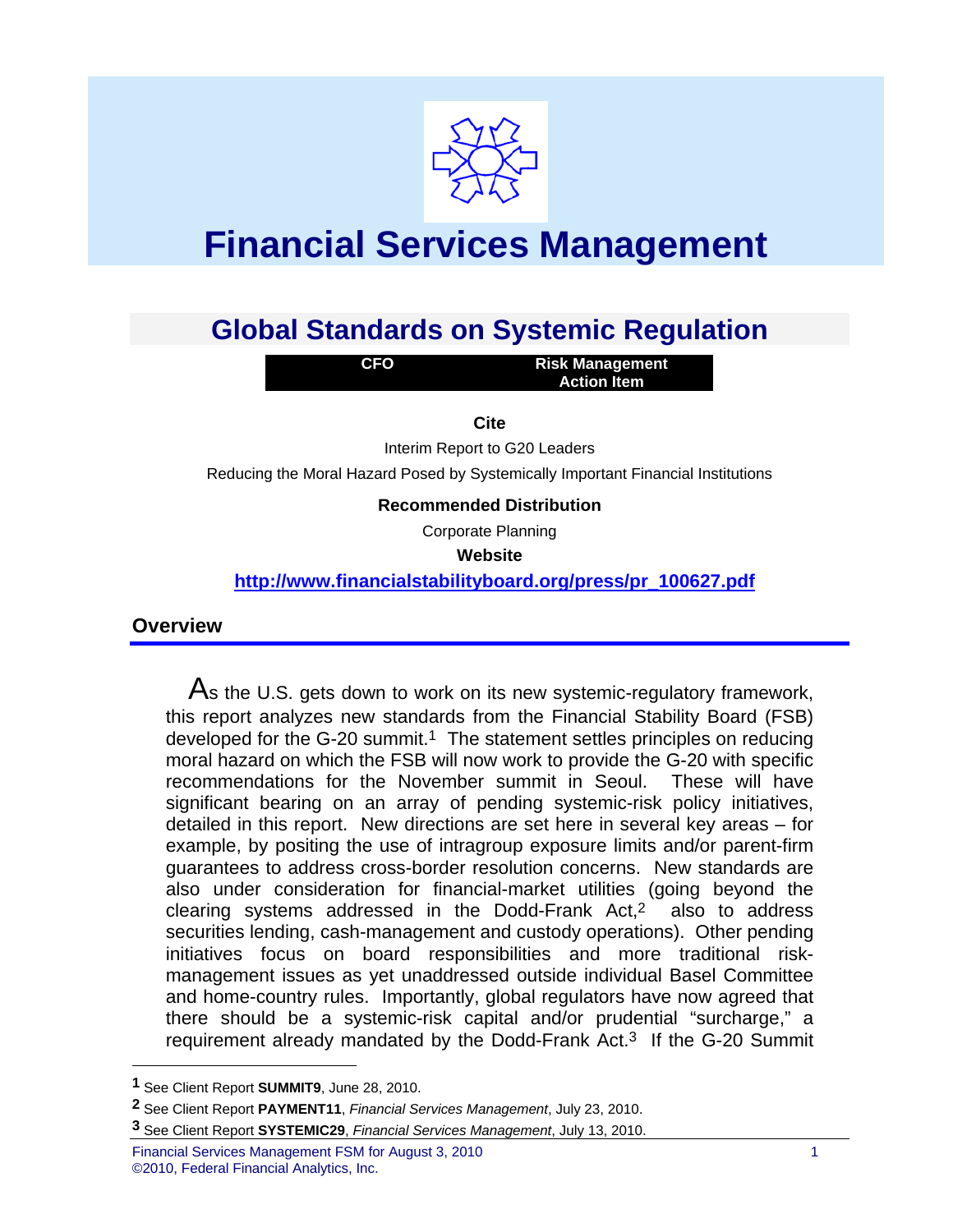concurs with this, the recommendation will determine both the final surcharge and its competitive impact on large U.S. firms. The FSB posits that break-up determinations by regulators should be based on judgments about whether taxpayers are at risk, a key finding that will influence pending U.S. regulatory action in this area and the ongoing debate about a new "financial crisis responsibility fee."4

# **Analysis**

As noted, major policy initiatives will be heavily influenced by the FSB's determinations. These include Dodd-Frank mandated U.S. decisions on which firms are systemic (triggering significant new rules),<sup>5</sup> the details of systemic  $resolutions$ <sup>6</sup> and studies that will guide policy on whether big banks should be broken up<sup>7</sup> and if concentration limits should apply.<sup>8</sup> New FSB action also drives "living will" requirements, <sup>9</sup> "ring-fencing,"<sup>10</sup> and how financial institutions should ensure that taxpayers do not bear resolution costs.<sup>11</sup>

# **A. Resolution**

1

# *1. National Regimes*

 The FSB will set out the key features and powers of effective national resolution regimes as well as a menu of resolution tools that authorities should have at their immediate disposal. These should include tools of burden sharing among stakeholders of financial firms such as powers to dilute or extinguish equity to absorb losses and, if equity is extinguished, impose losses on unsecured creditors, and to hold management accountable. The proposed resolution tools should include powers that facilitate a "going concern" capital and liability restructuring as well as going-concern restructuring and wind-down measures, including temporary funding and bridge banks.

 The FSB is specifically examining viable mechanisms to convert debt into equity. Some of these may be contractual, with the conversion triggers and terms set out in the debt instrument. However, they might need to be buttressed by statutory powers in the resolution regime. The U.S. has already

**<sup>4</sup>** See Client Report **CRISISFEE4**, May 4, 2010.

**<sup>5</sup>** See Client Report **SYSTEMIC29**, *Financial Services Management*, July 13, 2010.

**<sup>6</sup>** See Client Report **SYSTEMIC30**, *Financial Services Management*, July 22, 2010.

**<sup>7</sup>** See Client Report **SYSTEMIC29**, *Financial Services Management*, July 13, 2010.

**<sup>8</sup>** See Client Report **FHC19**, *Financial Services Management,* July 28, 2010.

**<sup>9</sup>** See Client Report **LIVINGWILL**, *Financial Services Management*, May 20, 2010.

**<sup>10</sup>** See Client Report **SYSTEMIC14**, *Financial Services Management*, October 23, 2009.

**<sup>11</sup>** See Client Report **CRISISFEE3**, April 21, 2010.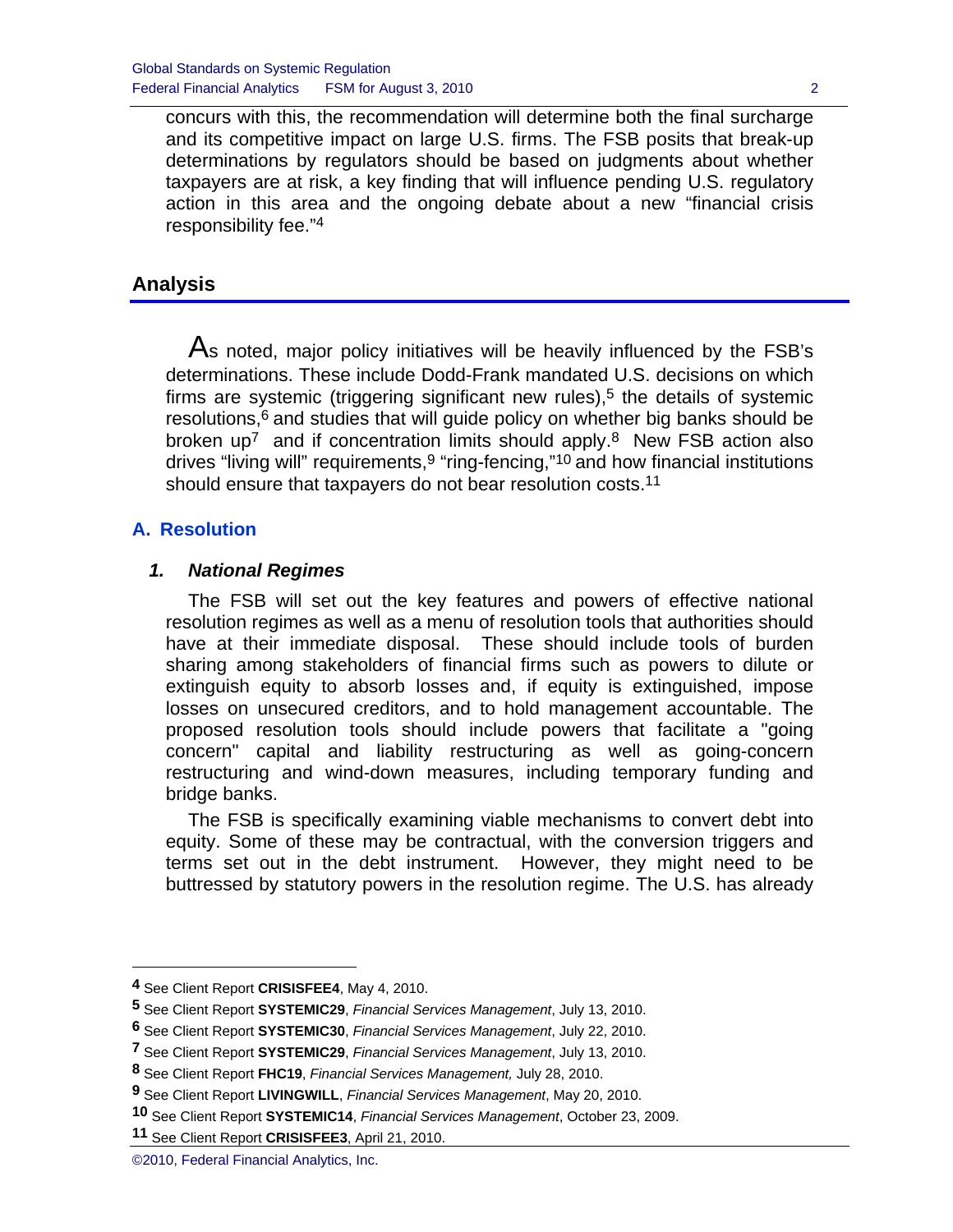established a statutory framework for contingent capital,<sup>12</sup> although it is not yet certain if any such requirement will be finalized.

#### *2. Cross-Border*

The FSB is working on specific policies regarding:

- how and where trades are marketed, booked, funded, and riskmanaged across jurisdictions and affiliates;
- the use of parent or lead bank guarantees to cover particular transactions or whole operations of affiliates in foreign jurisdictions;
- the critical nature of certain business services provided by a firm, such as cash management, cash payments, securities settlement and custodial services; and
- adequacy of information systems and ability to obtain firm-wide and legal-entity information and accurate valuations of positions and businesses.

#### *3. Resolution Plans*

 Firm-specific plans for orderly resolution should be in place for all major cross-border institutions. A key evaluation criterion is the degree to which taxpayers are put at risk, with the FSB indicating that this should drive breakup or other regulatory determinations. The FSB will determine factors that drive resolvability.

#### **B. Prudential Requirements**

1

 The FSB is considering an array of requirements with the view of establishing minimums that would then be adjusted by national regulators. Supplementary requirements for systemic firms could consist of a capital or liquidity surcharge linked to the systemic importance of the institution or other prudential requirements, such as limits on large counterparty exposures. A capital surcharge could take the form of mandatory holdings of contingent capital that would convert into common equity before any public intervention. Together with standard-setting bodies, the FSBs working to develop measures of systemic importance based on size, interconnectedness and substitutability that could be used to develop and calibrate surcharges and other possible responses. These include:

• intra-group exposure limits;

**©2010. All rights reserved.**

**<sup>12</sup>** See Client Report **SYSTEMIC29**, *Financial Services Management*, July 13, 2010.

Federal Financial Analytics, Inc. 1121 Fourteenth Street, N.W., Washington, D.C. 20005 Phone: (202) 589-0880 Fax: (202) 589-0423 E-mail: info@fedfin.com Web Site: www.fedfin.com